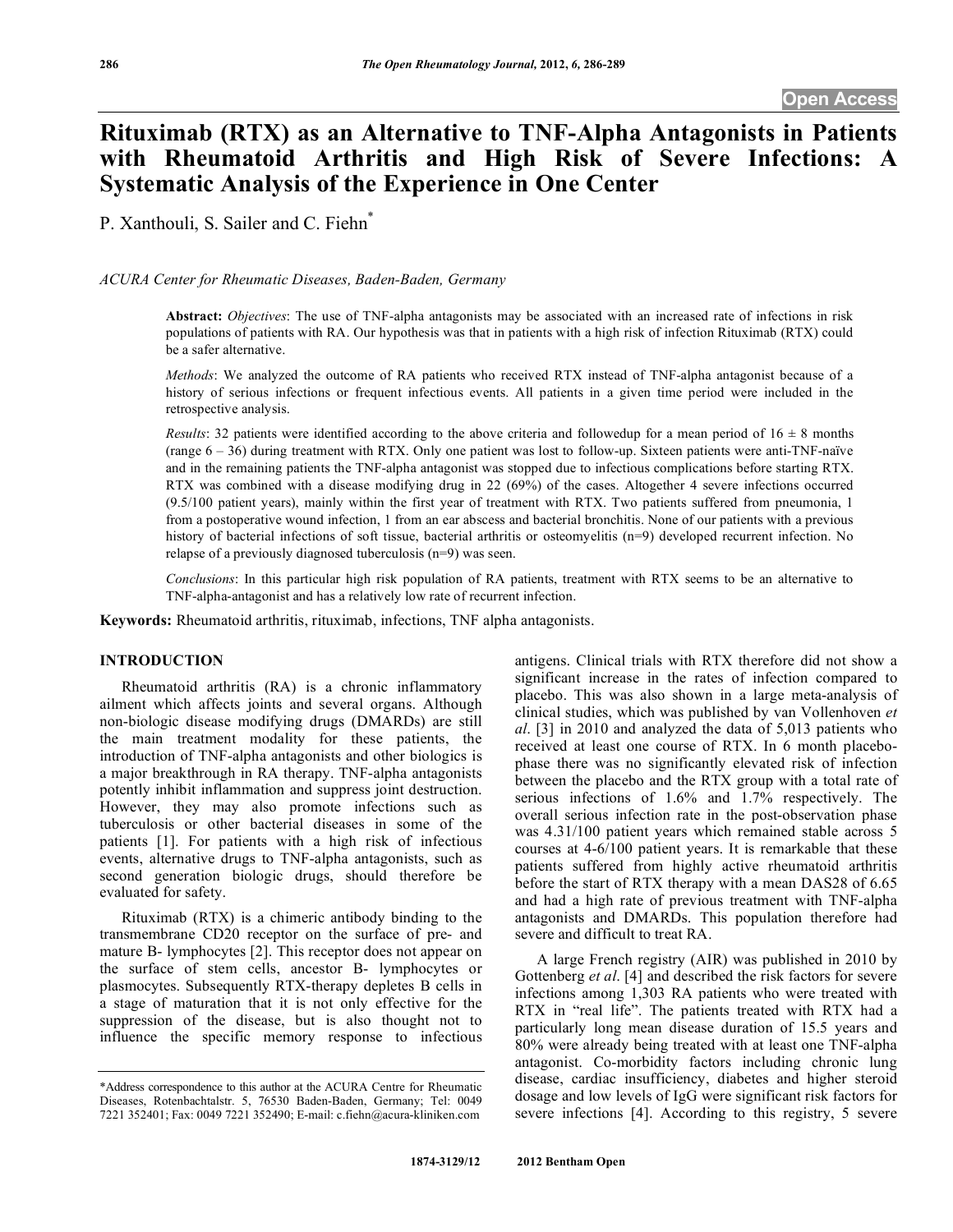infections/100 patient years can be expected on treatment with RTX. However, this is comparable to what is found for TNF-alpha antagonists [1]. It should be noted that in the majority of RA registries the patients treated with RTX had a more active disease and higher numbers of previous DMARD in comparison to those treated with a second TNFalpha antagonist. This was reported in the Swedish STURE registry, in which DAS28 was  $\Delta 0.7$  higher in comparison to the patients put on a second TNF-alpha antagonist, the Spanish MIRAR and the Swiss SCQM registries in which the differences were  $\Delta 0.8$  and  $\Delta 0.9$  respectively [5-7]. A high RA disease activity predicts a higher risk of infections. This was shown in registry data from Strangfeld *et al*. [8]. Therefore, the available data from this registry suggest that RTX is relatively safe even in high risk populations of RA patients.

 The purpose of the present analysis was to evaluate the treatment of patients with active rheumatoid arthritis and a high risk of infections with RTX as an alternative to a new or second TNF-alpha antagonist. Our hypothesis was that RTX would be a safe alternative to TNF-alpha antagonists in this specific group of patients. The occurrence of severe infections in this population was therefore evaluated.

#### **Patients AND METHODS**

 We screened the software database of ACURA Center for Rheumatic Diseases in Baden–Baden, Germany from June 2006 to January 2010 (4.5 years) for patients treated with RTX or TNF-alpha antagonists. 185 patients with newly initiated RTX therapy were identified. Thirty two patients were segregated as they were naïve for RTX therapy and had a high risk of infections in their history which was considered a contraindication for instituting therapy with a TNF-alpha antagonist. As a primer therapy, all our patients received two doses of RTX 1.000 mg intravenously within two weeks plus methylprednisololone 50 – 80 mg intravenously each time. After contacting their primary care physicians and analyzing information from their discharge letters and hospital medical records, we analyzed our target parameters and measured the number of severe infections, mortalities, as well as continuation and effectiveness of their RTX therapy. To analyze the rate of severe infections during RTX treatment, the period between the first cycle of RTX treatment and the time point one year after the last infusion or the switch to another biologic drug was determined. The analysis was in conformity with the ethical standards of the responsible committee on human experimentation and with the Helsinki Declaration of 1975.

# **RESULTS**

# **Patient and Treatment Characteristics**

 We analyzed 32 patients with rheumatoid arthritis. Their mean age was 58 years (range  $33 - 86$ ). Nine of these patients were males and 23 were females. The mean disease duration was 13 years. The mean follow–up from the first infusion of RTX until the last observation was 22 months. Only one patient was lost to follow–up 10 months after the first RTX treatment. Sixteen of these patients were already being treated with a TNF-alpha antagonist and discontinued the therapy because of severe infections. Another 16 had no former biologic therapy and were put on RTX because of an

increased risk of severe infections concluded from their prior history, mainly in form of previous severe infections or an increased frequency of less severe infectious events. Of the 32 patients, 17 had suffered from severe infections of the upper respiratory system, 9 had past lung, skin or abdominal tuberculosis, 6 had severe infections of the urinary system, 5 had suffered from bacterial septic arthritis, 5 had severe pneumonias, 3 had latent tuberculosis, 2 had bacterial soft tissue infections or bursitis and another 2 had a history of osteomyelitis. These events occurred before the decision was made to administer treatment with RTX (Table **1**).

**Table 1. Prior Infectious Events of the 32 Patients** 

| Patients $(n=32)$ | <b>Infections Prior to Starting RTX</b>    |  |  |
|-------------------|--------------------------------------------|--|--|
| $N = 17$          | Upper respiratory system                   |  |  |
| $N=9$             | Tuberculosis of: lungs, skin, abdomen      |  |  |
| $N=6$             | Urinary system                             |  |  |
| $N=5$             | Bacterial septic arthritis                 |  |  |
| $N=5$             | Pneumonias                                 |  |  |
| $N=3$             | Latent tuberculosis                        |  |  |
| $N=2$             | Bacterial soft tissue infections, bursitis |  |  |
| $N=2$             | Osteomyelitis                              |  |  |

 Twenty two of these patients (69%) were treated with RTX in a combination with a disease modifying antirheumatic drug. Of these 22 patients, 16 (50%) received RTX in combination with methotrexate. All patients received 50-80 mg methylprednisolone intravenously together with RTX as protection against hypersensitivity reactions. Moreover, 25 of the 32 patients also had continuous prednisone treatment with a mean  $6.2 \pm 3.5$  mg prednisone or prednisolone/day at the time of discharge. The patients with a history of tuberculosis additionally received antibiotic therapy with isoniazid 300mg/d (INH- prophylaxis).

 The documented time period of treatment with RTX was  $16 \pm 8$  months with a range of  $6 - 36$  months (definition see Methods) resulting in an overall follow-up period of 42.3 patient years. Of these patients, 14 received only one cycle of RTX, 7 two cycles, 9 three cycles, 1 patient four cycles and another patient five cycles (2x1g RTX each). (See also Table **2**). To estimate the effectiveness of the RTX therapy, the patient files were analyzed. According to the other physicians involved in the management of these patients, the therapy with RTX was classified as effective in 17 of the 33 patients (51%).

**Table 2. Number of Courses of Rituximab** 

|    | Rituximab Cycles (2x1g each)   Number of Patients Attending (N=33) |  |  |
|----|--------------------------------------------------------------------|--|--|
| 1x | $N = 14$                                                           |  |  |
| 2x | $N=7$                                                              |  |  |
| 3x | $N=9$                                                              |  |  |
| 4x | $N=1$                                                              |  |  |
| 5x | $N=1$                                                              |  |  |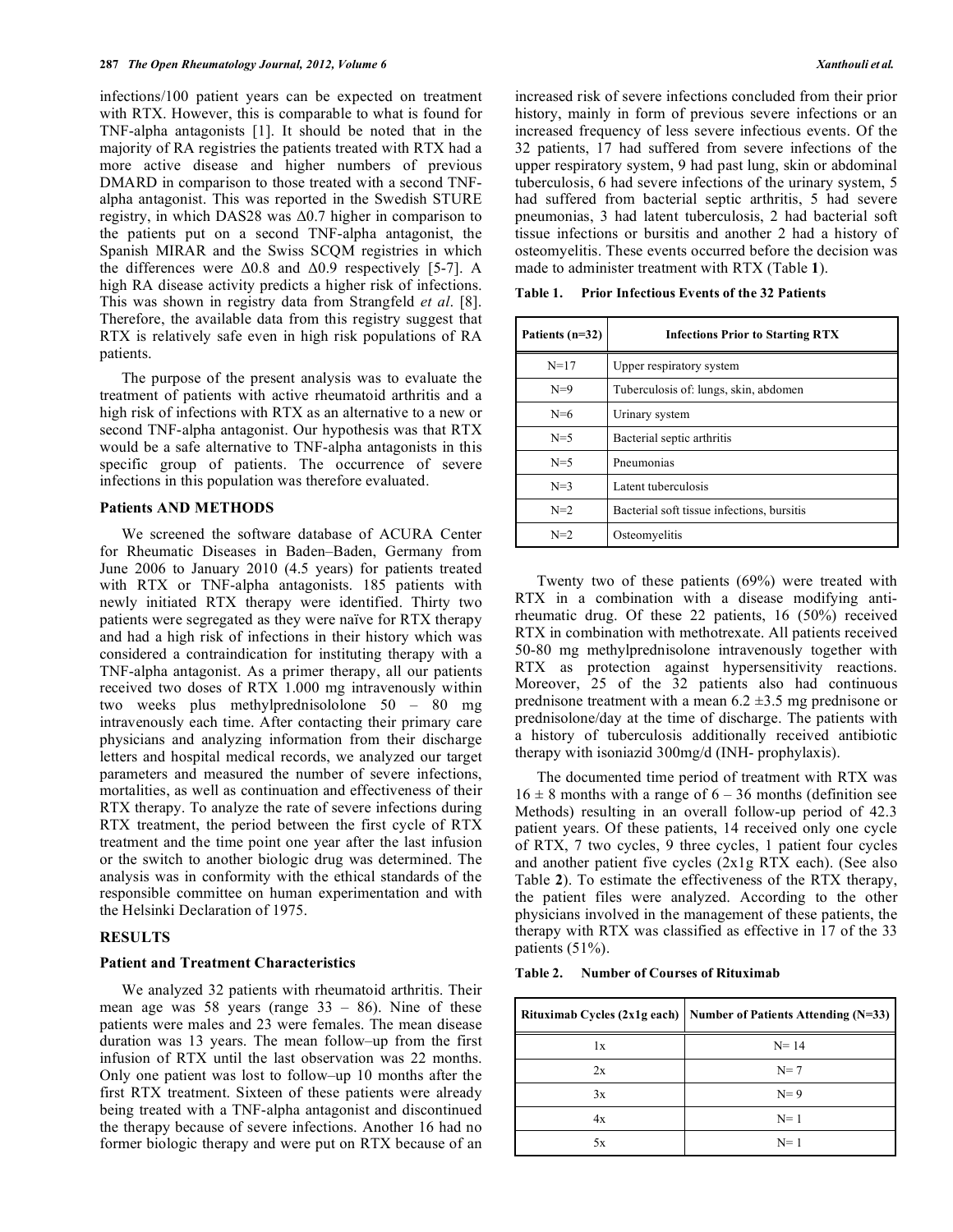## **Severe Infections and Other Events**

 Four severe infections were documented during the RTX treatment. Two of the patients had pneumonia. One patient with a history of abdominal tuberculosis and repeated atypical bronchopneumonias developed pneumonia one month after the first RTX course. Another patient developed pneumonia five months after the second course and had a history of repeated respiratory infections. One patient with history of pneumonia suffered a postoperative wound infection 4 months after the second RTX course. Another patient developed bacterial bronchitis together with an abscess of the ear one month after the third RTX course. This patient had a previous history of frequent bronchitis. One patient with a history of lung tuberculosis died of a sudden heart attack eight months after the first RTX cycle which was classified as unrelated to the RTX therapy. Altogether, a rate of 9.5 severe infections per 100 patient years during therapy with RTX was calculated (Table **3**).

antagonists [8]. These patients were treated with DMARDs, approximately half of them concomitantly with TNF-alpha antagonists and all had active RA. We initiated RTX as we considered this drug a safer alternative to TNF-alpha antagonists in this particular population. When we calculated the frequency of infections during the treatment period with RTX, we observed a rate of 9.5 infections/100 patient years among these patients. Treatment with RTX was effective in 17 of 33 (51%) patients.

 In comparison to the meta-analysis of clinical studies by van Vollenhoven *et al*. and the AIR Registry of Gottenberg *et al*. (see also Table **4**), our results showed a higher rate of serious infections. However, this is easily explained by the higher risk of infection in our population prior to the treatment with RTX.

 Moreover, it is remarkable that in our group there was no recurrence of bacterial arthritis, soft tissue infections or osteomyelitis in all 8 patients with a history of these

**Table 3. Severe Infections and Other Events Occurred After the Treatment with Rituximab and the Prior History. The Heart Attack was Considered Unrelated to the RTX Treatment** 

| <b>Number of Patients</b> | <b>Infections – Event</b>         | Months After RTX-Course   Course Number |                                    | <b>History of Infections Before RTX</b>                                 |
|---------------------------|-----------------------------------|-----------------------------------------|------------------------------------|-------------------------------------------------------------------------|
|                           | Pneumonia                         |                                         | 1 <sup>st</sup><br>2 <sub>nd</sub> | Abdominal Tb plus atypical pneumonia<br>Repeated respiratory infections |
|                           | Postoperative wound infection     |                                         | 2 <sub>nd</sub>                    | Pneumonias                                                              |
|                           | Bacterial bronchitis, ear abscess |                                         | $\gamma$ rd                        | Bacterial bronchitis                                                    |
|                           | Heart attack                      |                                         | 1 <sup>st</sup>                    | Lung Tuberculosis                                                       |

#### **Subanalysis: Patients with a History of Tuberculosis**

 The mean follow-up of all 9 patients with a history of tuberculosis was  $16.5 \pm 9$  months with a range of 8-29 months. Five of these received a single course, one received two courses, another received three courses and the last patient 4 courses. During this period no relapse of tuberculosis was noted. However, all of these patients received prophylactic treatment with INH for nine months in accordance for the German guidelines for tuberculosis prophylaxis during treatment with biologic drugs.

# **Subanalysis: Patients with a History of Osteomyelitis, Soft Tissue Bacterial Infections and Bacterial Arthritis**

 Eight patients had a history of soft tissue infections, bacterial arthritis or osteomyelitis. These patients were followed up for  $18 \pm 10$  months (range: 9-36). Two of these patients had one course of therapy with RTX, 2 had two cycles and 4 had three cycles. No infections were observed in this subgroup, and in particular there was no relapse of the previously observed bacterial infections.

# **DISCUSSION**

 Patients with RA and a history of serious infections including tuberculosis, upper and lower respiratory tract infections, soft tissue infections, bacterial septic arthritis, osteomyelitis and relapsing urinary tract infections were studied as they are considered to have a high risk profile for further infections during treatment with TNF-alpha infections. Likewise, there were no cases of tuberculosis, even in the patients with a history of any kind of tuberculosis. It should be mentioned, however, that these tuberculosis positive patients had received nine-month INH prophylaxis. It is remarkable that of the total number of infections occurring in our patients during RTX therapy, 75% affected the respiratory tract and only one patient had a postoperative wound infection. The majority of the events occurred during the first 6 months after the first course of RTX, except in one case, and this is correlated with the published results of the registries and meta-analysis.

**Table 4. Rate of Infections Per 100 Patient Years Under Treatment with RTX in a Population Selected for a High Risk of Serious Infection (I), a Registry (II) and in a Meta-Analysis of Clinical Studies (III)** 

| Data Source |                                                                            | Therapy    | Infections/<br><b>100 Patient Years</b> |
|-------------|----------------------------------------------------------------------------|------------|-----------------------------------------|
|             | <b>ACURA</b> Centre for<br><b>Rheumatic Diseases 2011</b>                  | <b>RTX</b> | 9.5                                     |
| ii.         | AIR Registry,<br>Gottenberg et al. 2010 (4)                                | <b>RTX</b> | 5.0                                     |
|             | iii. Meta-analysis of clinical studies,<br>van Vollenhoven et al. 2010 (3) | <b>RTX</b> | 4.31                                    |

 The rate of 9.5 serious infections per 100 patient years among such a high-risk population of patients is lower than